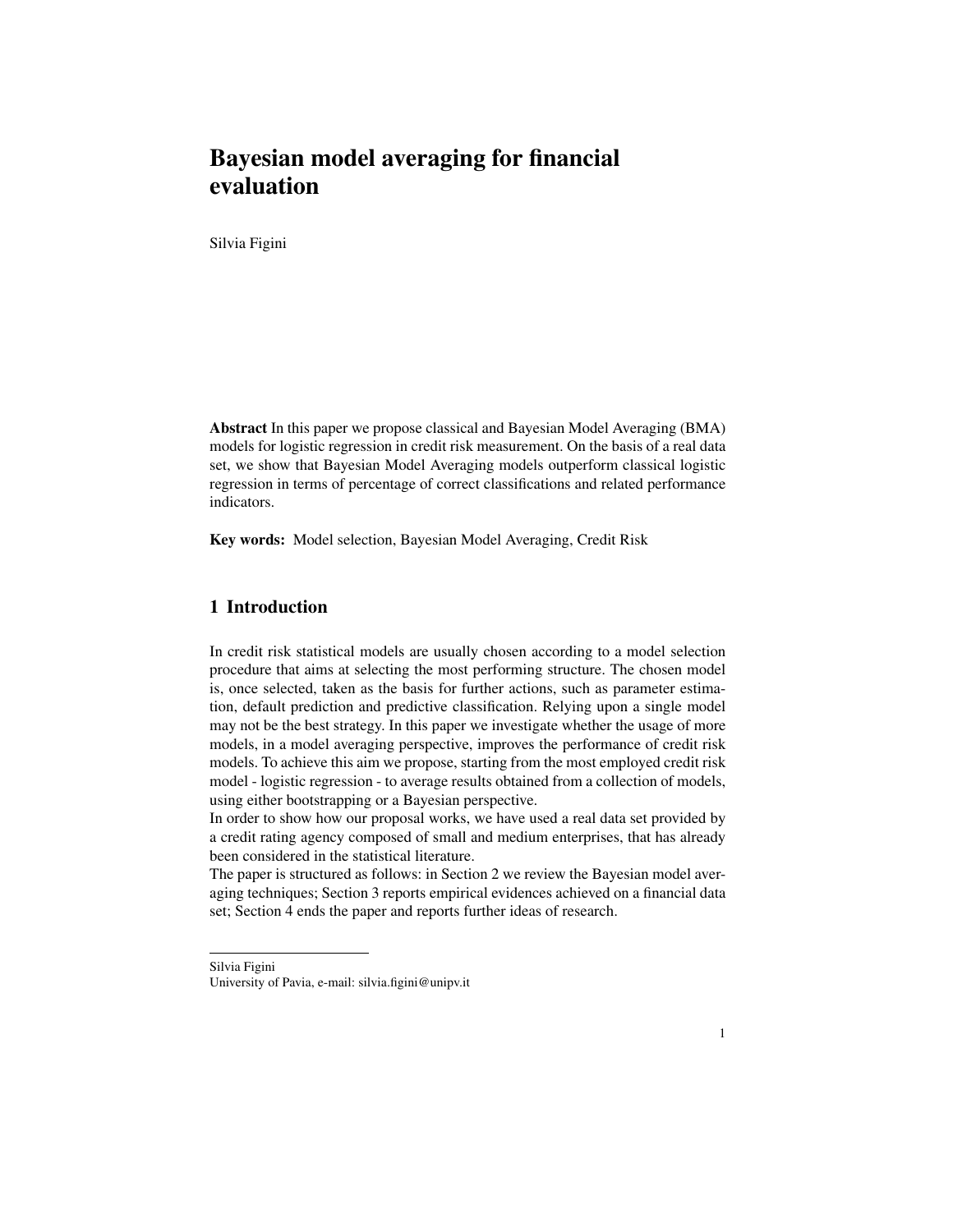#### 2 Bayesian Model Averaging: a review

Typically, standard statistical practice ignores model uncertainty. BMA (Hoeting et al., 2001) provides a coherent mechanism for accounting for this model uncertainty. It is a technique designed to help account for the uncertainty inherent in the model selection process, something which traditional statistical analysis often neglects. By averaging over many different competing models, BMA incorporates model uncertainty into conclusions about parameters and predictions. BMA has been applied successfully to many statistical model classes including linear regression, generalized linear models, proportional hazard models, and discrete graphical models, in all cases improving predictive performance.

Let  $M = (M_1, \ldots, M_k)$  be the set of models under consideration. A model may be defined by a variety of attributes such as the subset of explanatory variables in the model or the form of the error variance. If  $\Delta$  is the quantity of interest, such as a future observable or a model parameter, then the posterior distribution of  $\Delta$  given data *Z* is equal to:

$$
p(\Delta|Z) = \sum_{k=1}^{K} p(\Delta|Z, M_k)p(M_k|Z). \tag{1}
$$

This is an average of the posterior predictive distribution under each of the models considered, weighted by the corresponding posterior model probability. The posterior probability for model  $M_k$  is given by:

$$
p(M_k|Z) = \frac{p(Z|M_k)p(M_k)}{\sum_{l=1}^K p(Z|M_l)p(M_l)},
$$

where  $p(Z|M_k)$  is the integrated likelihood of model  $M_k$ ,  $\theta_k$  is the vector of parameters of model  $M_k$ ,  $p(\theta_k|M_k)$  is the prior density of the parameters under model  $M_k$ ,  $p(Z|\theta_k, M_k)$  is the likelihood and  $p(M_k)$  is the prior probability that  $M_k$  is the true model. All probabilities are implicitly conditional on M, the set of all models being considered. A number of researchers have considered the problem of managing the summation in equation (1) for a large number of models, some of which are described below for specific areas of application. A popular approach is to explore the space of models stochastically via a Markov chain Monte Carlo approach.

Hoeting, Madigan, Raftery, Volinsky (2001) discuss the historical development of BMA, provide additional description of the challenges of carrying out BMA, and describe some solutions to these problems for a variety of model classes.

In this paper we focus on BMA for generalised linear models with a specific focus on predictive models for binary outcome.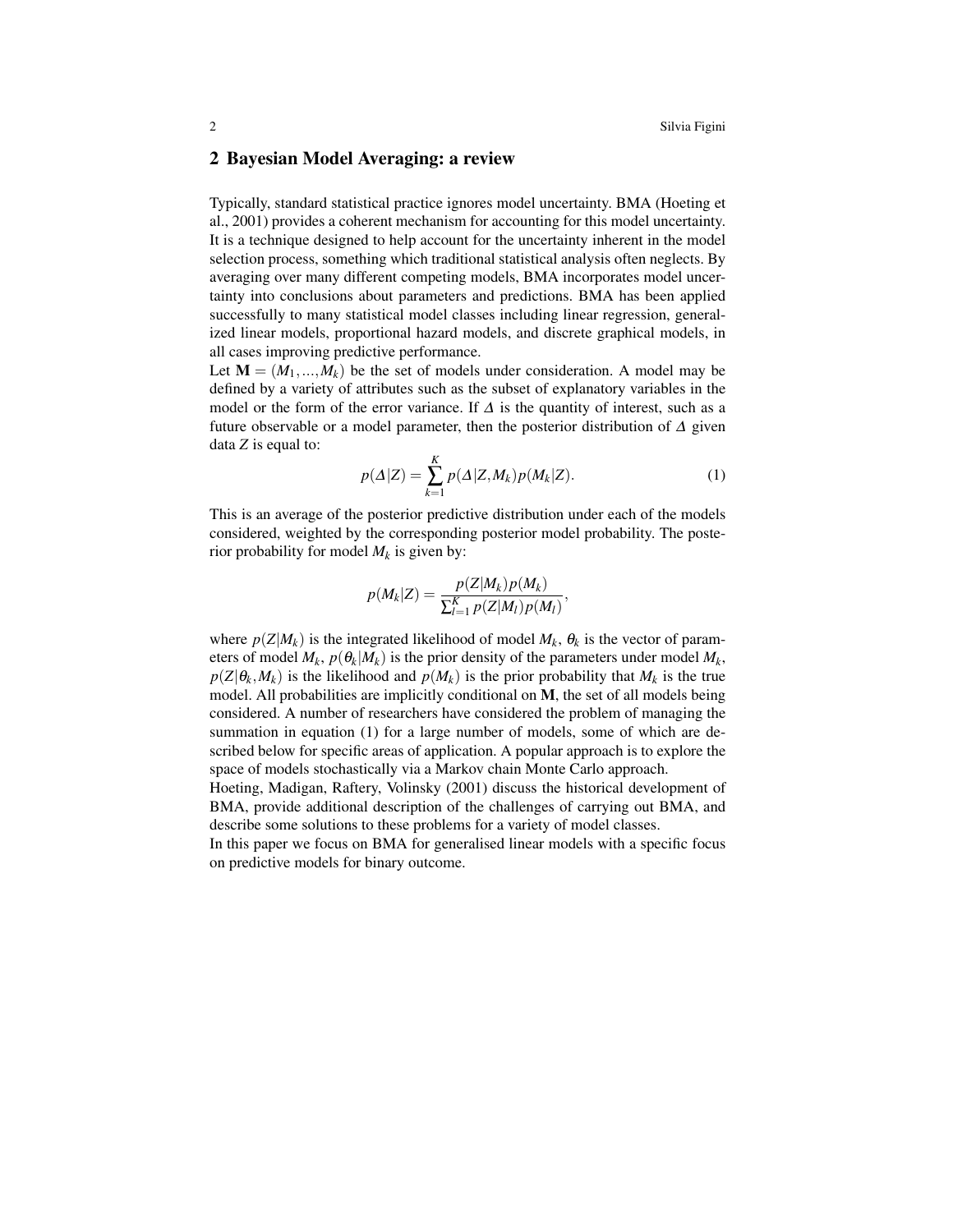### 3 Application

Our empirical analysis is based on annual 1996–2004 data from Creditreform, one of the major rating agencies for SMEs in Germany.

When handling bankruptcy data it is natural to label one of the categories as success (healthy) or failure (default) and to assign them the values 0 and 1 respectively. Therefore, our data set consists of a binary response variable (default) values  $Y_i$  and a set of explanatory variables:  $X_{1i},...,X_{ki}$  that are quantitative financial ratios and  $X_{1i}^*,...,X_{pi}^*$  that are qualitative features. The sample size available is composed of 1000 SMEs. The observed probability of default is equal to 12*.*5%.

In a one step perspective, we have used the whole data set, putting together quantitative and qualitative variables. Classical logistic regression analysis (CLR) allows to select the best predictive model and to obtain parameter estimates conditionally on such model. In order to assess predictive ability, we have implemented a crossvalidation procedure: we have used 70% of the observations as a training set and 30% as a validation set on which to calculate predictive accuracy.

As discussed in the previous section, we have then tried to improve CLR analysis by means of a BMA approach. However, in order to better compare in terms of efficiency BMA with CLR we have carried out a bootstrapped version of BMA and CLR. The BMA analysis has been conducted assuming that all models are equally likely a priori and implementing the algorithm described in Hoeting et al., 2001.

We first check if the different models are different in terms of predictive ability. To reach this objective, on the basis of the percentage of correct classifications (PC), we have compared the models. Table 1 reports the results obtained using a large set of cut offs. From Table 1 we note that fixing a cut off greater than 0.4 the BBMA is

| cut off |               |                      |       | <b>CLR   BMA  BCLR BBMA </b> |
|---------|---------------|----------------------|-------|------------------------------|
| 0.1     |               | 0.8168 0.8125 0.125  |       | 0.8127                       |
| 0.2     |               | 0.8728 0.8772 0.8545 |       | 0.857                        |
| 0.3     |               | 0.8987 0.8944 0.9084 |       | 0.899                        |
| 0.4     |               | 0.9073 0.9019 0.8922 |       | 0.912                        |
| 0.5     |               | 0.9106 0.9084 0.875  |       | 0.912                        |
| 0.6     | 0.9084 0.8998 |                      | 0.875 | 0.912                        |
| 0.7     | 0.8901 0.8847 |                      | 0.875 | 0.9234                       |
| 0.8     |               | 0.875 0.8761         | 0.875 | 0.9238                       |
| 0.9     | 0.8739 0.8739 |                      | 0.875 | 0.938                        |
|         | 0.875         | 0.875                | 0.875 | 0.938                        |

Table 1 Correct classification for different cut offs

the best model in terms of correct classifications. We have then computed the AUC with the relative confidence interval on the basis of a bootstrap percentile method (see e.g. Hosmer et al, 2000). Table 2 shows for all models the AUC and the correct classification rate. From Table 2 the BBMA model shows the best performance. In addition we have obtained that the AUC test based on the confidence intervals confirms that the AUCs computed are significantly different from 0*.*7. In business